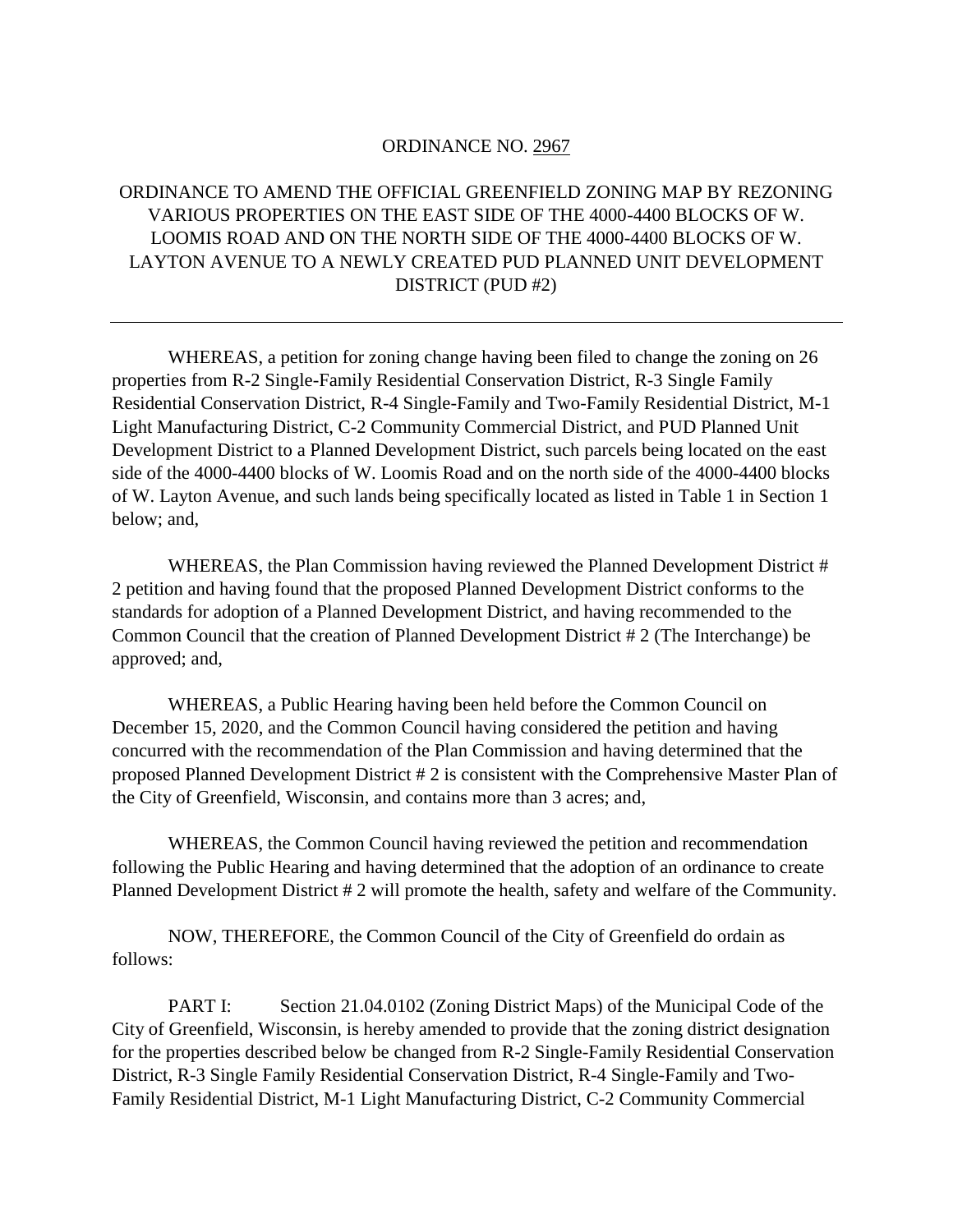District, and PUD Planned Unit Development District to Planned Development District # 2 (The Interchange), Planned Development District # 2 being as is created under Part 2 of this Ordinance:

PARCELS 1 AND 2 OF CERTIFIED SURVEY MAP NO. 7221 AND LANDS IN THE NORTHEAST 1/4, NORTHWEST 1/4, SOUTHWEST 1/4, AND SOUTHEAST 1/4, OF THE SOUTHWEST 1/4 OF SECTION 24, TOWNSHIP 6 NORTH, RANGE 21 EAST, IN THE CITY OF GREENFIELD, MILWAUKEE COUNTY, WISCONSIN, BOUNDED AND DESCRIBED AS FOLLOWS:

COMMENCING AT THE SOUTHWEST CORNER OF SAID 1/4 SECTION; THENCE N00°20'39"W ALONG THE WEST LINE OF SAID 1/4 SECTION 920.88 FEET TO A POINT; THENCE N89°39'21"E 586.30 FEET TO A POINT ON THE NORTHERLY LINE OF INTERSTATE "894" AND THE POINT OF BEGINNING OF LANDS TO BE DESCRIBED; THENCE N69°37'14"W ALONG SAID NORTHERLY LINE 331.55 FEET; THENCE N56°20'13"W ALONG SAID LINE 214.66 FEET TO A POINT ON THE SOUTHERLY LINE OF WEST LOOMIS ROAD (S.T.H. "36"); THENCE NORTHEASTERLY 305.24 FEET ALONG THE ARC OF A CURVE TO THE RIGHT WHOSE CENTER LIES TO THE SOUTHEAST, WHOSE RADIUS IS 1085.92 FEET AND WHOSE CHORD BEARS N33°40'50"E 304.24 FEET; THENCE N41°44'00"E ALONG SAID SOUTHERLY LINE 174.97 FEET; THENCE S57°15'15"E 441.19 FEET; THENCE N88°42'28"E 184.75 FEET; THENCE N31°07'40"E 105.00 FEET TO THE SOUTHEASTERLY CORNER OF CERTIFIED SURVEY MAP 7583; THENCE N24°39'59"E ALONG THE EASTERLY LINE OF SAID C.S.M. 150.53 FEET TO THE NORTHEASTERLY CORNER OF SAID C.S.M. 7583; THENCE N55°40'22"W ALONG THE NORTHERLY LINE OF SAID C.S.M. 511.60 FEET TO A POINT ON SAID SOUTHERLY LINE OF LOOMIS ROAD; THENCE N41°44'00"E ALONG SAID SOUTHERLY LINE 883.22 FEET; THENCE S47°13'33"E ALONG THE WESTERLY LINE OF COLDSPRING WOODS 256.22 FEET; THENCE S07°57'10"E ALONG SAID WESTERLY LINE AND THE WESTERLY LINE OF SOUTHGATE MANOR ADDITION NO. 1 AND ITS EXTENSION 989.33 FEET; THENCE S52°21'50"E 260.59 FEET; THENCE S55°47'10"E 201.60 FEET TO A POINT ON THE WEST LINE OF VILLA MANN SUBDIVISION NO. 2, SAID POINT BEING 68.00 FEET SOUTH OF THE NORTHWEST CORNER OF LOT 1, BLOCK 4 OF SAID VILLA MANN; THENCE S84°21'15"W 1338.56 FEET TO THE POINT OF BEGINNING.

and

BEING PART OF THE SOUTHEAST 1/4 OF THE SOUTHEAST 1/4 OF SECTION 23, AND PART OF THE SOUTHWEST 1/4 OF THE SOUTHWEST 1/4 OF SECTION 24, TOWN 6 NORTH, RANGE 21 EAST IN THE CITY OF GREENFIELD, MILWAUKEE COUNTY, WISCONSIN WHICH IS BOUNDED AND DESCRIBED AS FOLLOWS: COMMENCING AT THE SOUTHEAST CORNER OF SECTION 23, THENCE SOUTH 88°38'51" WEST ALONG THE SOUTH LINE OF SAID SOUTHEAST 1/4 SECTION A DISTANCE OF 323.00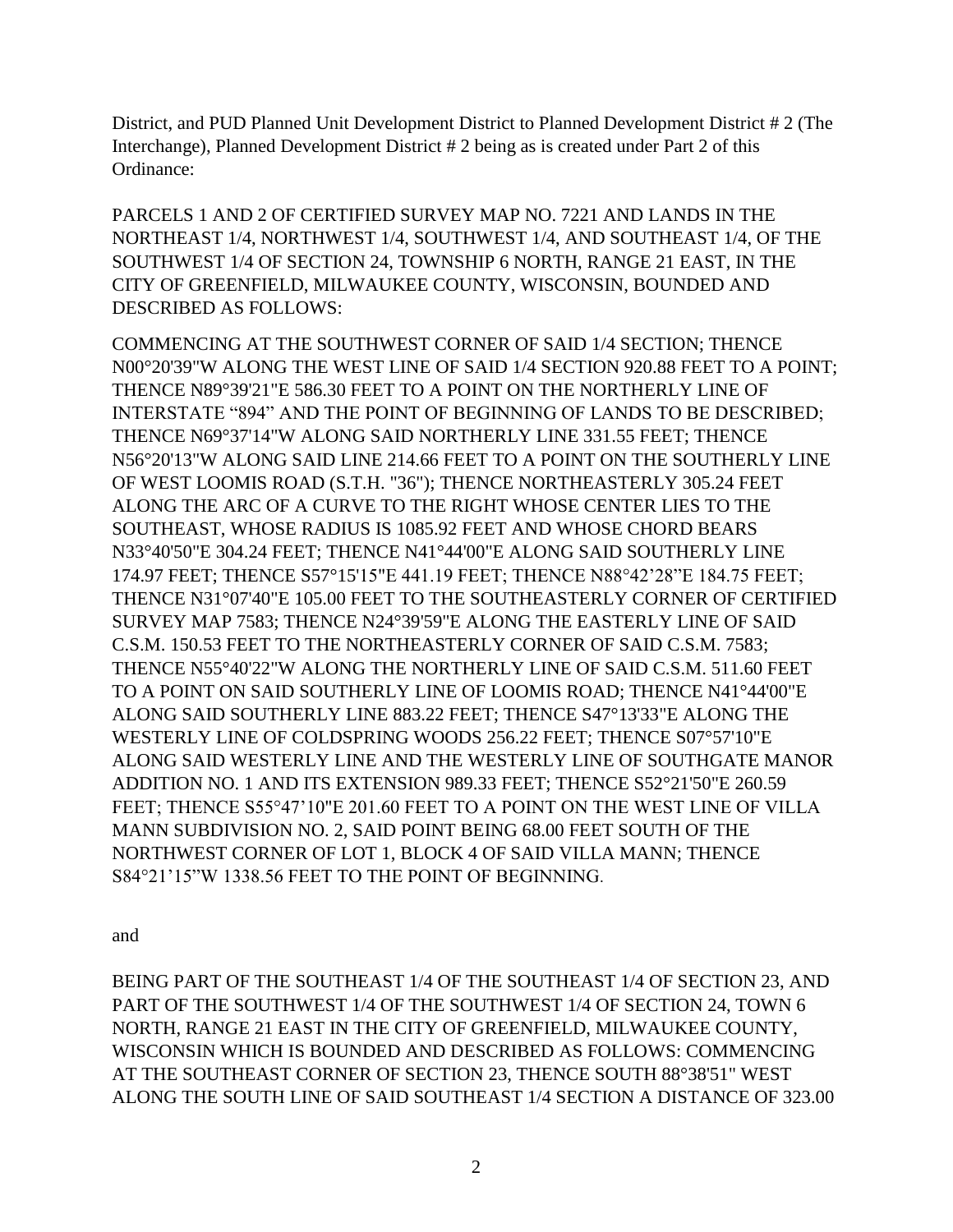FEET TO THE POINT OF BEGINNING OF THE LANDS HEREINAFTER DESCRIBED; THENCE CONTINUING SOUTH 88°38'51" WEST ALONG SAID SOUTH LINE 343.00 FEET TO A POINT ON THE CENTERLINE OF SOUTH 45TH STREET; THENCE NORTH 00°20'39" WEST ALONG SAID CENTERLINE 330.01 FEET TO A POINT ON THE NORTH LINE OF LOT 25 AND ITS EXTENSION IN SHIRLEY CREST ADDITION; THENCE NORTH 88°38'51" EAST ALONG SAID NORTH LINE 190.01 FEET TO A POINT IN THE CENTERLINE OF AN 20 FOOT WIDE VACATED ALLEY; THENCE NORTH 00°20'39" WEST ALONG SAID CENTERLINE 20.90 FEET TO A POINT ON THE NORTH LINE OF LOT 13 AND ITS EXTENSION IN SHIRLEY CREST ADDITION; THENCE SOUTH 74°28'53" EAST ALONG SAID NORTH LINE 245.18 FEET TO A POINT ON THE CENTERLINE OF WEST LOOMIS ROAD; THENCE NORTH 16°04'30" EAST ALONG SAID CENTERLINE 265.33 FEET TO A POINT; THENCE NORTH 83°26'34" EAST 108.30 FEET TO A POINT; THENCE NORTH 74°44'11" EAST 59.42 FEET TO A POINT ON THE WEST LINE OF THE SOUTHWEST 1/4 OF SECTION 24; THENCE SOUTH 00°20'39" EAST ALONG SAID WEST LINE 18.45 FEET TO A POINT; THENCE NORTH 89°39'21" EAST 24.75 FEET TO A POINT; THENCE SOUTH 00°20'39" EAST 19.52 FEET TO A POINT; THENCE NORTH 88°32'34" EAST 330.11 FEET TO A POINT; THENCE SOUTH 84°55'38" EAST 175.83 FEET TO A POINT; THENCE SOUTH 00°42'58" EAST 62.14 FEET TO A POINT; THENCE NORTH 88°32'34" EAST 638.96 FEET TO A POINT; THENCE SOUTH 00°20'39" EAST 436.45 FEET TO A POINT ON THE SOUTH LINE OF THE SOUTHWEST 1/4 OF SECTION 24; THENCE SOUTH 88°32'34" WEST ALONG SAID SOUTH LINE 954.30 FEET TO A POINT; THENCE NORTH 00°20'39" WEST 190.00 FEET TO A POINT; THENCE SOUTH 88°32'34" WEST 215.00 FEET TO A POINT; THENCE SOUTH 88°38'51" WEST 266.71 FEET TO A POINT ON THE CENTERLINE OF WEST LOOMIS ROAD; THENCE SOUTH 16°04'30" WEST ALONG SAID CENTERLINE 199.11 FEET TO THE POINT OF BEGINNING.

| Table 1: Planned Development District #2 |                       |                       |                                                                         |          |         |
|------------------------------------------|-----------------------|-----------------------|-------------------------------------------------------------------------|----------|---------|
| Tax Key                                  | Address               | Property              | <b>Current Zoning</b>                                                   | Proposed | Acreage |
| Number                                   |                       | Owner                 |                                                                         | Zoning   |         |
| 600-0081-004                             | N/A                   | <b>WisDOT</b>         | R-3 Single Family<br><b>Residential Conservation</b><br><b>District</b> | PDD#2    | .35     |
| 600-0081-007                             | N/A                   | WisDOT                | None                                                                    | PDD#2    | 16.0    |
| 600-9960-004                             | 4001 W.<br>Loomis Rd. | City of<br>Greenfield | M-1 Light Manufacturing<br><b>District</b>                              | PDD#2    | 1.75    |
| 600-9960-003                             | 4047 W.<br>Loomis Rd. | Park Hill, LLC        | M-1 Light Manufacturing<br><b>District</b>                              | PDD#2    | 1.35    |
| 600-9962-001                             | 4061 W.<br>Loomis Rd. | Park Hill, LLC        | M-1 Light Manufacturing<br><b>District</b>                              | PDD#2    | 2.11    |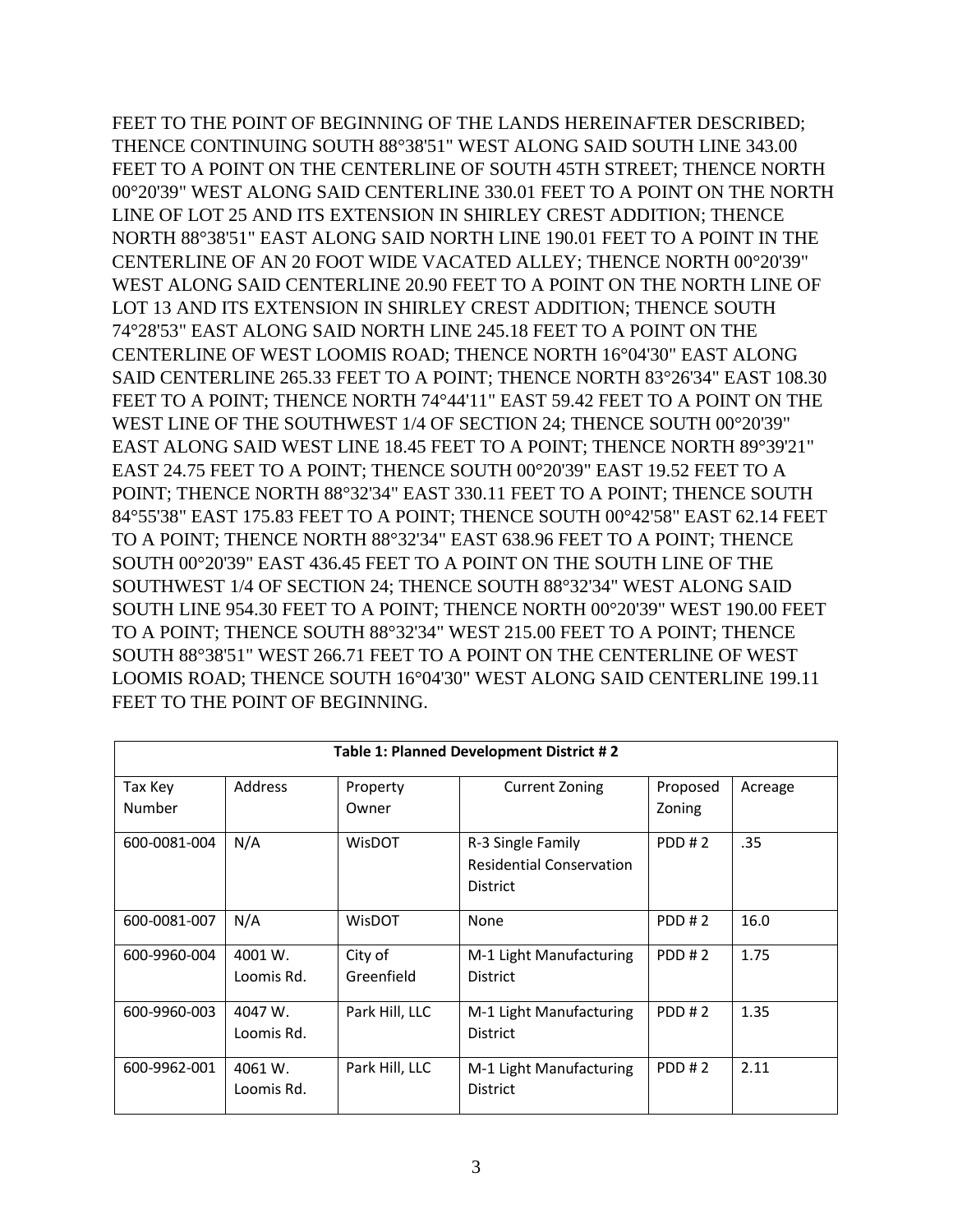| 600-9967-001 | 4205 W.<br>Loomis Rd.           | Daniel Boyung                                       | M-1 Light Manufacturing<br><b>District</b>                              | PDD#2        | 1.58 |
|--------------|---------------------------------|-----------------------------------------------------|-------------------------------------------------------------------------|--------------|------|
| 600-9958-001 | 4239 W.<br>Loomis Rd.           | City of<br>Greenfield                               | M-1 Light Manufacturing<br><b>District</b>                              | PDD#2        | 1.3  |
| 600-9957-002 | 4253 W.<br>Loomis Rd.           | City of<br>Greenfield                               | M-1 Light Manufacturing<br><b>District</b>                              | PDD#2        | .98  |
| 601-0393-000 | 46** S. 45 <sup>th</sup><br>St. | Kiriaki, Inc.                                       | R-3 Single Family<br><b>Residential Conservation</b><br>District        | PDD#2        | .15  |
| 601-0392-000 | 4670 S. 45 <sup>th</sup><br>St. | Kiriaki, Inc.                                       | R-3 Single Family<br><b>Residential Conservation</b><br><b>District</b> | PDD#2        | .15  |
| 601-0391-000 | 4674 S. 45th<br>St.             | Kiriaki, Inc.                                       | R-3 Single Family<br><b>Residential Conservation</b><br><b>District</b> | PDD#2        | .18  |
| 601-0381-001 | 4390 W.<br>Loomis Rd.           | Kiriaki, Inc                                        | C-2 Community<br><b>Commercial District</b>                             | <b>PDD#2</b> | 1.37 |
| 601-9854-001 | 4365 W.<br>Loomis Rd.           | Cobalt<br>Development<br>Holdings, LLC              | C-2 Community<br><b>Commercial District</b>                             | <b>PDD#2</b> | .26  |
| 601-9853-001 | 4377 W.<br>Loomis Rd.           | <b>MHS</b><br>Properties, LLC                       | C-2 Community<br><b>Commercial District</b>                             | PDD#2        | .6   |
| 600-9951-001 | 4650 S. 43rd<br>St.             | Jose Luis<br>Gonzalez DBA<br>Friends<br>Landscaping | R-2 Single Family<br><b>Residential Conservation</b><br>District        | PDD#2        | .9   |
| 600-9950-000 | 4658 S. 43rd<br>St.             | Steven D.<br>Petrovich                              | R-2 Single Family<br><b>Residential Conservation</b><br>District        | PDD#2        | .94  |
| 600-9949-000 | 4666 S. 43rd<br>St.             | Dorothy G.<br>Schmidt                               | R-2 Single Family<br><b>Residential Conservation</b><br>District        | PDD#2        | .94  |
| 600-9948-000 | 4676 S. 43rd<br>St.             | Christine Hallen                                    | R-4 Single-Family and<br>Two-Family Residential<br>District             | PDD#2        | .34  |
| 600-9946-000 | 4200 W.<br>Layton Ave.          | Robert R. and<br>Carol R. Engler                    | C-2 Community<br><b>Commercial District</b>                             | PDD#2        | .65  |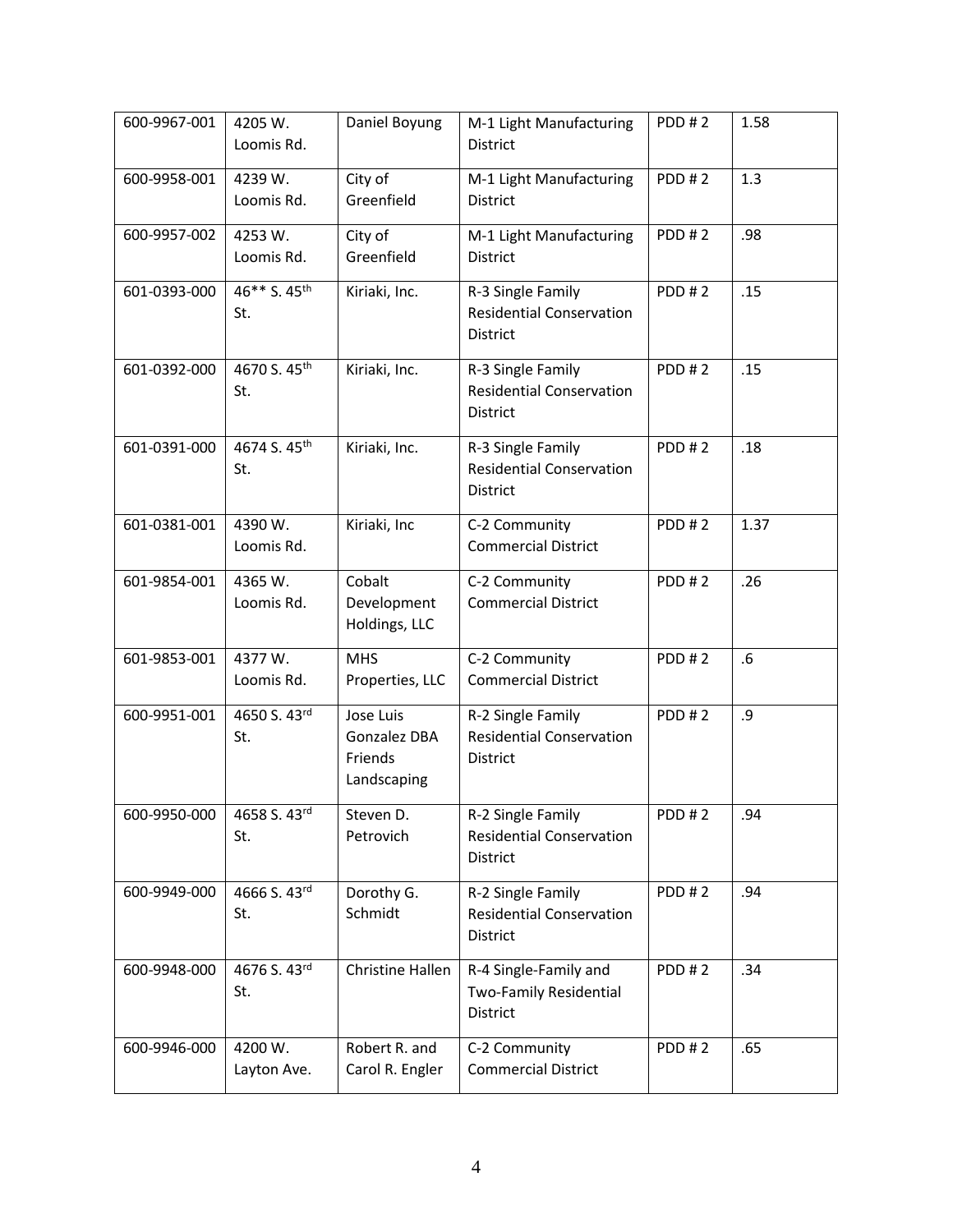|              |                         | Revocable<br>Living Trust            |                                                                         |              |      |
|--------------|-------------------------|--------------------------------------|-------------------------------------------------------------------------|--------------|------|
| 600-9945-000 | 4110 W.<br>Layton Ave.  | <b>TCB</b><br>Development<br>Co, LLC | R-2 Single Family<br><b>Residential Conservation</b><br><b>District</b> | PDD#2        | .49  |
| 600-9944-000 | 4142 W.<br>Layton Ave.  | <b>TCB</b><br>Development<br>Co, LLC | R-2 Single Family<br><b>Residential Conservation</b><br><b>District</b> | PDD#2        | .76  |
| 600-9943-003 | $41**W.$<br>Layton Ave. | <b>TCB</b><br>Development<br>Co, LLC | R-2 Single Family<br><b>Residential Conservation</b><br><b>District</b> | PDD#2        | .76  |
| 600-9943-002 | 4040 W.<br>Layton Ave.  | <b>TCB</b><br>Development<br>Co, LLC | R-2 Single Family<br><b>Residential Conservation</b><br><b>District</b> | <b>PDD#2</b> | 1.73 |
| 600-9924-001 | 4010 W.<br>Layton Ave.  | <b>TCB</b><br>Development<br>Co, LLC | <b>PUD Planned</b><br>Development District                              | PDD#2        | .57  |
| 600-9941-001 | 4000 W.<br>Layton Ave.  | <b>TCB</b><br>Development<br>Co, LLC | <b>PUD Planned</b><br>Development District                              | PDD#2        | .56  |
| 600-9939-001 | 3910 W.<br>Layton Ave.  | <b>TCB</b><br>Development<br>Co, LLC | <b>PUD Planned</b><br>Development District                              | PDD#2        | 1.54 |

PART II: Section 21.04.0450 of the Municipal Code of the City of Greenfield, Wisconsin, is hereby created to read as follows:

Section 21.04.0450 PLANNED DEVELOPMENT DISTRICT # 2 (The Interchange)

A. In General.

1. This Planned Development District shall be constructed, operated and maintained as a mixed-use development and shall be in conformance with Exhibit A attached hereto, and all applicable terms and provisions of the Municipal Code not enumerated herein and not contrary to the terms or provisions of this Ordinance, including, but not limited to such permits as are required under the Municipal Code for building permits, stormwater and erosion control, and the like. Conceptual development plans, certified survey maps, and detailed site, landscaping and architectural plans shall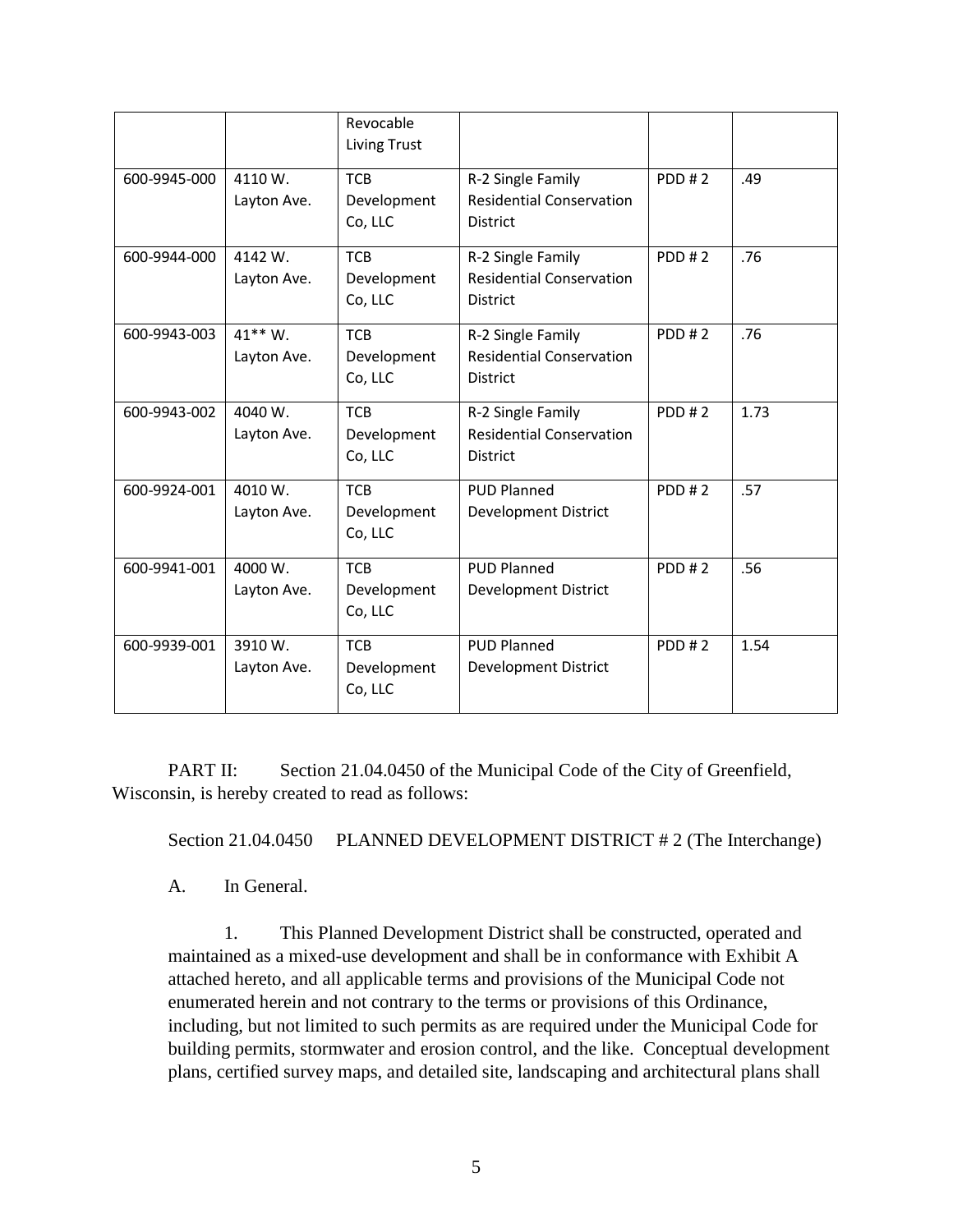be forthcoming and shall receive separate approval of the Plan Commission and Common Council.

The plans contained in Exhibit A are only of sufficient detail as to satisfy the Plan Commission and the Common Council as to the general character, scope, and appearance of the District. All development within the District is subject to and conditioned upon the submittal and approval of more specific and detailed plans as each stage of development progresses.

2. Intent. In addition to the general intent for planned development districts identified in § 21.04.0401, it is the intent of the Planned Development District # 2 to facilitate the development of a high-quality office, medical, commercial, hospitality and recreation/entertainment mixed use area and:

i. All development within Planned Development District # 2 shall comply with the zoning, construction, stormwater, erosion control and land division standards and requirements of the Municipal Code except as otherwise specifically set forth within this Ordinance.

ii. Accommodate the clustering of buildings on parcels of land under individual or multiple ownership.

iii. Provide for an arrangement of business, administrative, research and development, technology, office, medical, commercial, multi-family, and recreational/entertainment uses that are compatible in function, form and operation.

iv. Apply high-quality architectural and site design considerations whenever new principal and/or accessory structures are constructed.

v. Provide a safe, interconnected, and pedestrian-friendly network of public streets, private roads, sidewalks and trails throughout the District, and through this network, with the surrounding community.

vi. Provide sufficient off-street parking for all uses and properties which allows and encourages shared parking arrangements through the use of easements and other similar agreements.

vii. Be served by public sanitary sewer and water supply facilities.

viii. A Permitted Use lawfully existing and established with an existing principal building within the area of this Planned Development District # 2 prior to and upon the effective date of this Ordinance shall remain as such Permitted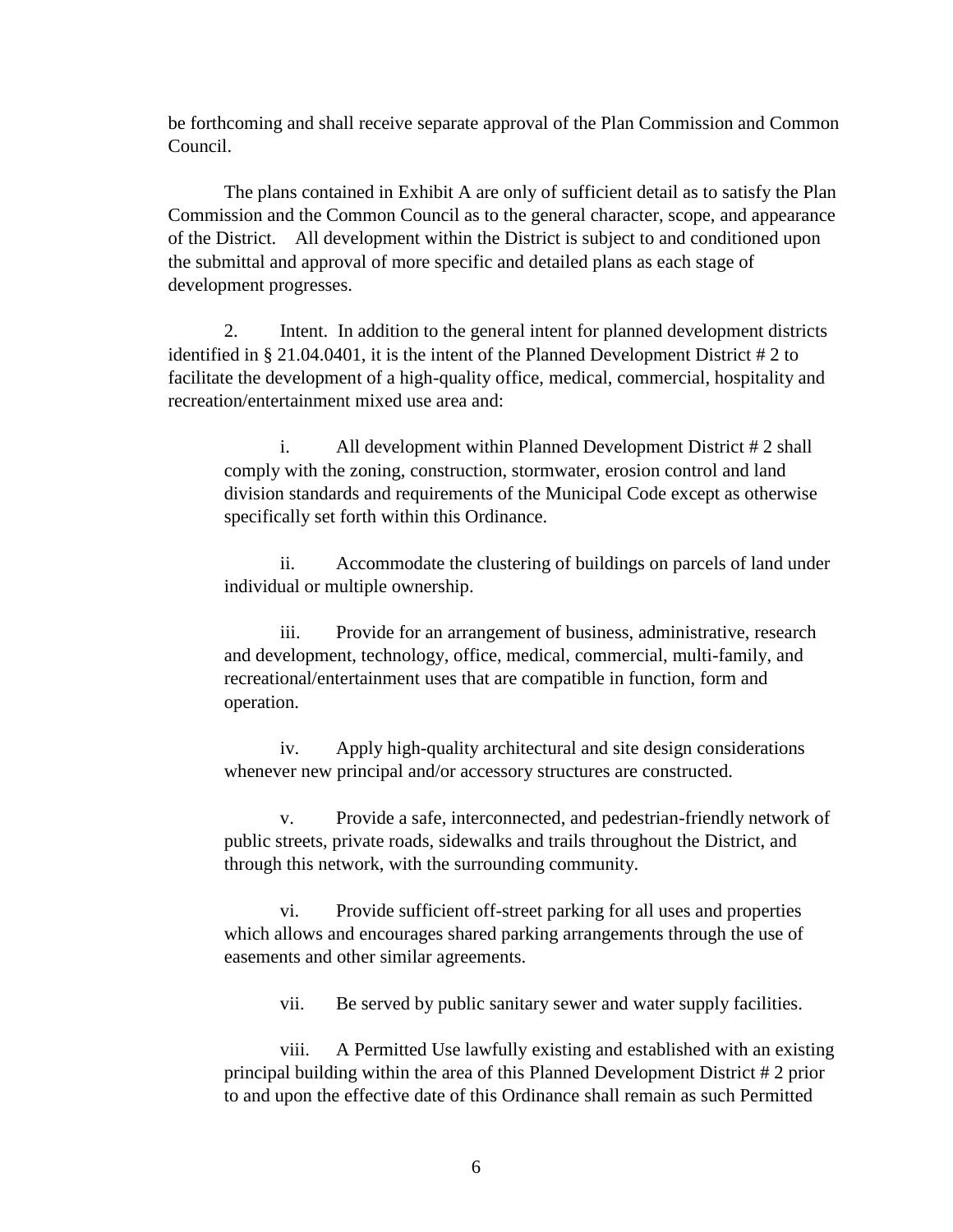Use and a conforming use; provided, however, that any future addition, expansion and/or enlargement to the use and/or amendment to any site plan for the use, may be permitted and/or granted only upon the consideration of all applicable standards for the review and approval of such permits and site plans, and the Planned Development District Intent and District Standards in this Section.

ix. A Special Use lawfully existing and established within the area of this Planned Development District # 2 prior to and upon the effective date of this Ordinance shall remain as such Special Use and a conforming use; provided, however, that any future amendment to the Special Use Permission, may be granted only upon the consideration of all applicable standards for the review and approval of Special Uses, and the Planned Development District Intent and District Standards in this Section.

B. Uses.

1. Permitted Uses and Special Uses within Planned Development District # 2 shall be as shown in Tables 21.04.0602 and 21.04.0603, which shall be amended as shown [NOTE: Uses not shown below shall be left blank indicating that they are not permitted or special uses within PDD # 2):

| <b>Permitted Uses</b>                   | <b>Special Uses</b>                    |
|-----------------------------------------|----------------------------------------|
| General commercial retail               | Gas station/convenience store/car wash |
| Professional services                   |                                        |
| General office                          |                                        |
| Medical office/general medical uses     |                                        |
| Recreational/entertainment uses         |                                        |
| Restaurants, with or without drive-thru |                                        |
| Multi-family residential housing        |                                        |
| Billboard                               |                                        |
| Parking structure                       |                                        |

- C. It is the intent of Planned Development District # 2 to establish the following:
	- 1. Commercial/retail/office/medical (up to 400,000 sq. ft. north of the I-894 interchange in the vicinity of the park-n-ride parcel, up to five (5) stories in height).
	- 2. Recreational/entertainment (up to 300,000 sq. ft. north of the I-894 interchange in the vicinity of the park-n-ride parcel, up to four (4) stories in height).
	- 3. Hospitality (north or south of the I-894 interchange, up to 130 rooms, up to five (5) stories in height).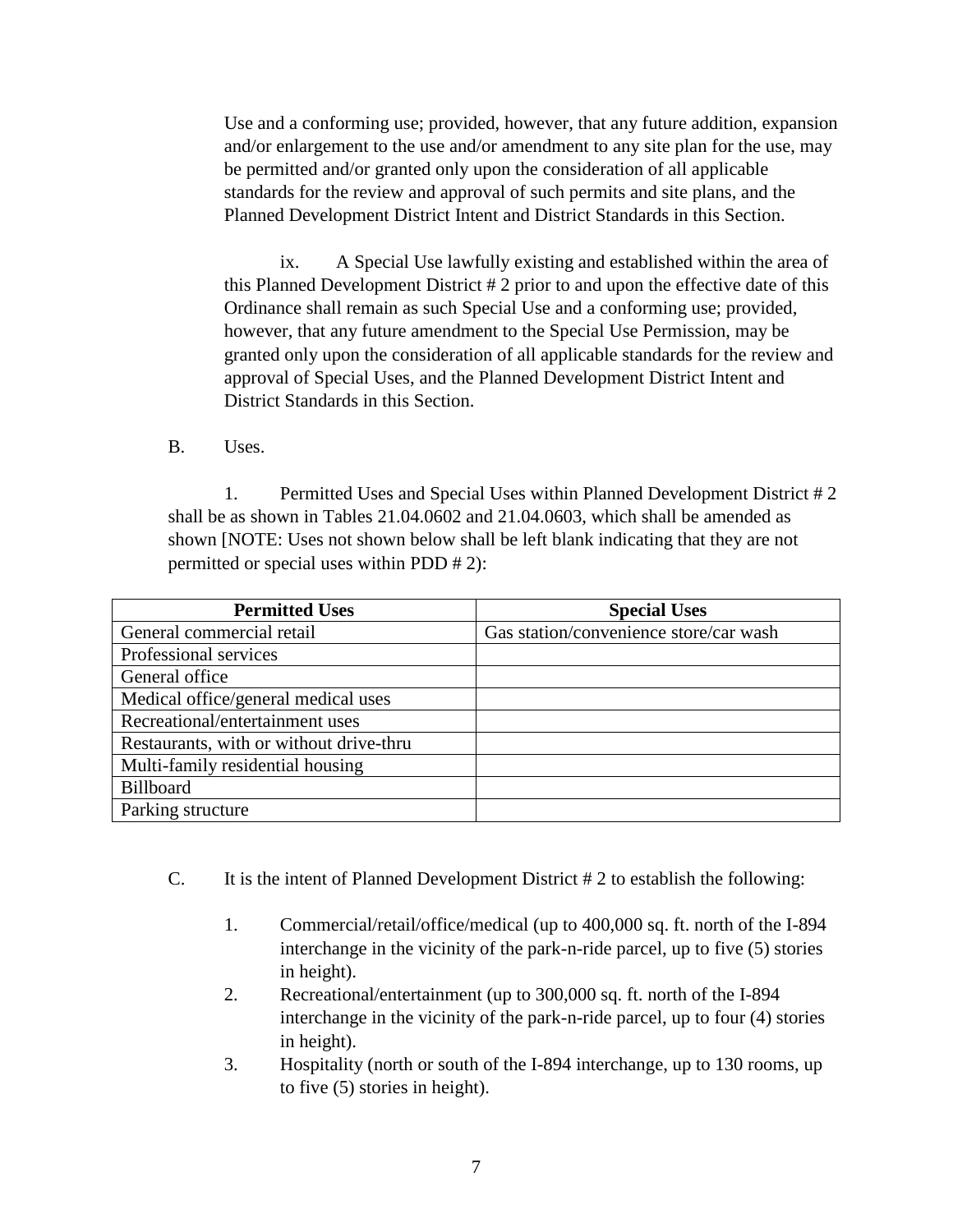- 4. Multi-Family Residential (north or south of the I-894 interchange, up to 600 units, up to four (4) stories in height with subterranean parking).
- 5. Commercial/retail/office/medical (up to 160,000 sq. ft. south of the I-894 interchange, north of W. Layton Ave., up to five (5) stories in height).
- 6. Convenience store/gas station/car wash (south of the I-894 interchange, north of W. Layton Ave.).
- 7. Billboard (north of the I-894 interchange).
- 8. Parking structure (north or south of the I-894 interchange).

## Table 21.04.0450C DEVELOPMENT STANDARDS

| <b>Type of Standard</b>                                                                                                                                                                                                                                                                                                | <b>Standard</b> |  |  |  |
|------------------------------------------------------------------------------------------------------------------------------------------------------------------------------------------------------------------------------------------------------------------------------------------------------------------------|-----------------|--|--|--|
| <b>Landscape Surface Ratio and Floor Area</b>                                                                                                                                                                                                                                                                          |                 |  |  |  |
| Minimum Landscape Surface Ratio (LSR)                                                                                                                                                                                                                                                                                  | 0.25            |  |  |  |
| <b>Lot Dimensional Requirements</b>                                                                                                                                                                                                                                                                                    |                 |  |  |  |
| Minimum Lot Area (s.f.)                                                                                                                                                                                                                                                                                                | 40,000          |  |  |  |
| Minimum Lot Width at Setback Line (feet)                                                                                                                                                                                                                                                                               | 150             |  |  |  |
| Minimum Front Yard (feet)                                                                                                                                                                                                                                                                                              | 20              |  |  |  |
| Minimum Side Yard (feet)                                                                                                                                                                                                                                                                                               | 15              |  |  |  |
| Minimum Side Yard on Corner Lot (feet)                                                                                                                                                                                                                                                                                 | 30              |  |  |  |
| Minimum Rear Yard (feet)                                                                                                                                                                                                                                                                                               | 25              |  |  |  |
| In connection with the approval of Site Plans, the Plan<br>Commission may waive the above Landscape Surface Ratio and Floor<br>Area or the Lot Dimensional Requirements or both within Planned<br>Development District #2. The Plan Commission may consider the<br>applicable standards in making such determinations. |                 |  |  |  |
| <b>Maximum Building Height</b>                                                                                                                                                                                                                                                                                         |                 |  |  |  |
| Principal Structure (stories/ft.)                                                                                                                                                                                                                                                                                      | 5.0/60          |  |  |  |
| Accessory Structure (stories/ft.)                                                                                                                                                                                                                                                                                      | 1.0/35          |  |  |  |
| Upon approval of Site Plans, the Plan Commission may waive<br>the maximum height regulations.                                                                                                                                                                                                                          |                 |  |  |  |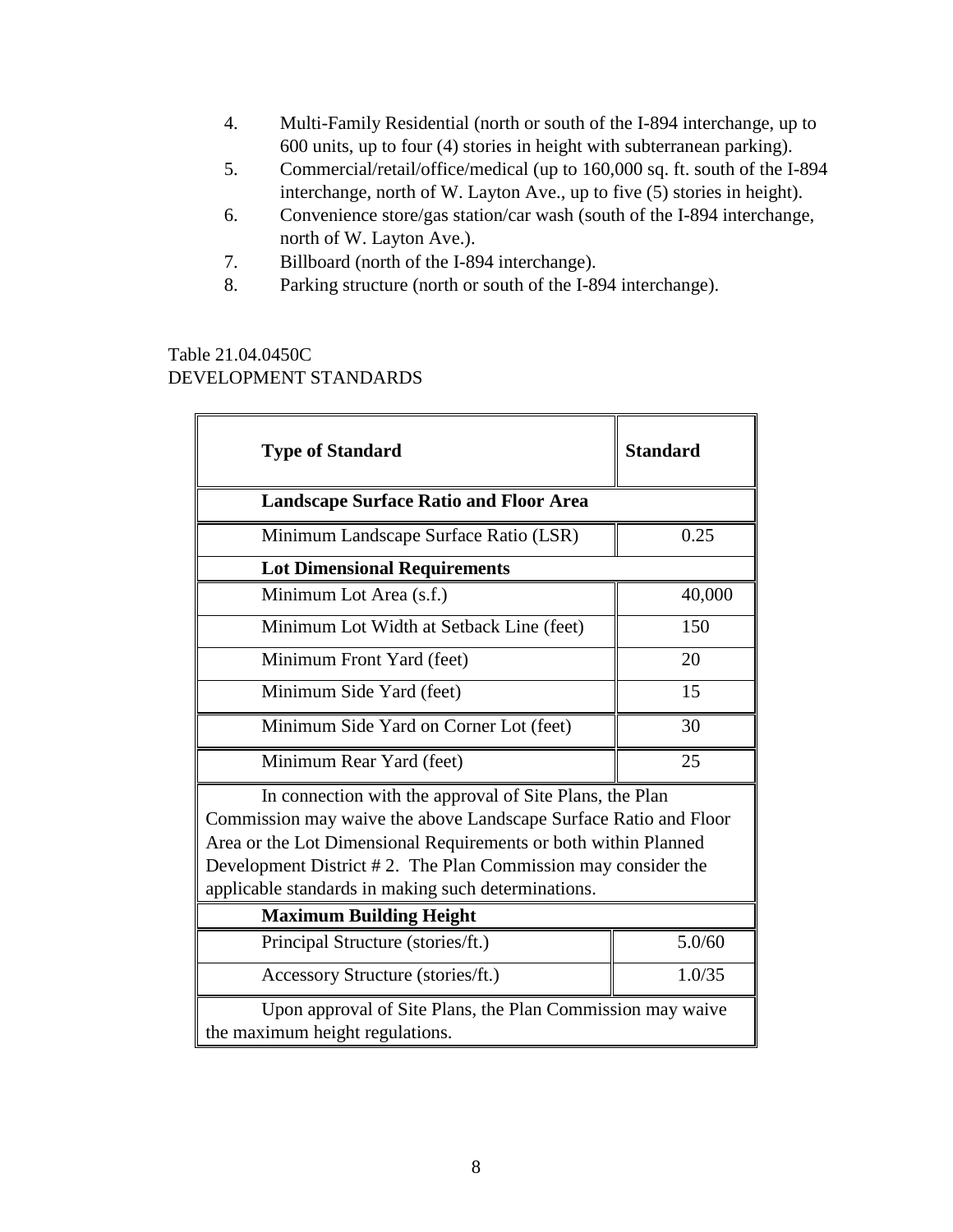PART III: The terms and provisions of this ordinance are severable. Should any term or provision of this ordinance be found to be invalid by a court of competent jurisdiction, the remaining terms and provisions shall remain in full force and effect.

PART IV: All ordinances or parts of ordinances contravening the provisions of this ordinance are hereby repealed.

PART V: This ordinance shall take effect and be in force upon its passage and on the day after its publication.

PASSED AND ADOPTED by the Common Council of the City of Greenfield on this 15th day of December, 2020.

APPROVED:

Michael J. Neitzke, Mayor

\_\_\_\_\_\_\_\_\_\_\_\_\_\_\_\_\_\_\_\_\_\_\_\_\_\_\_\_\_\_\_\_\_\_\_

ATTEST:

Jennifer Goergen, City Clerk

\_\_\_\_\_\_\_\_\_\_\_\_\_\_\_\_\_\_\_\_\_\_\_\_\_\_\_\_\_\_\_\_\_\_\_